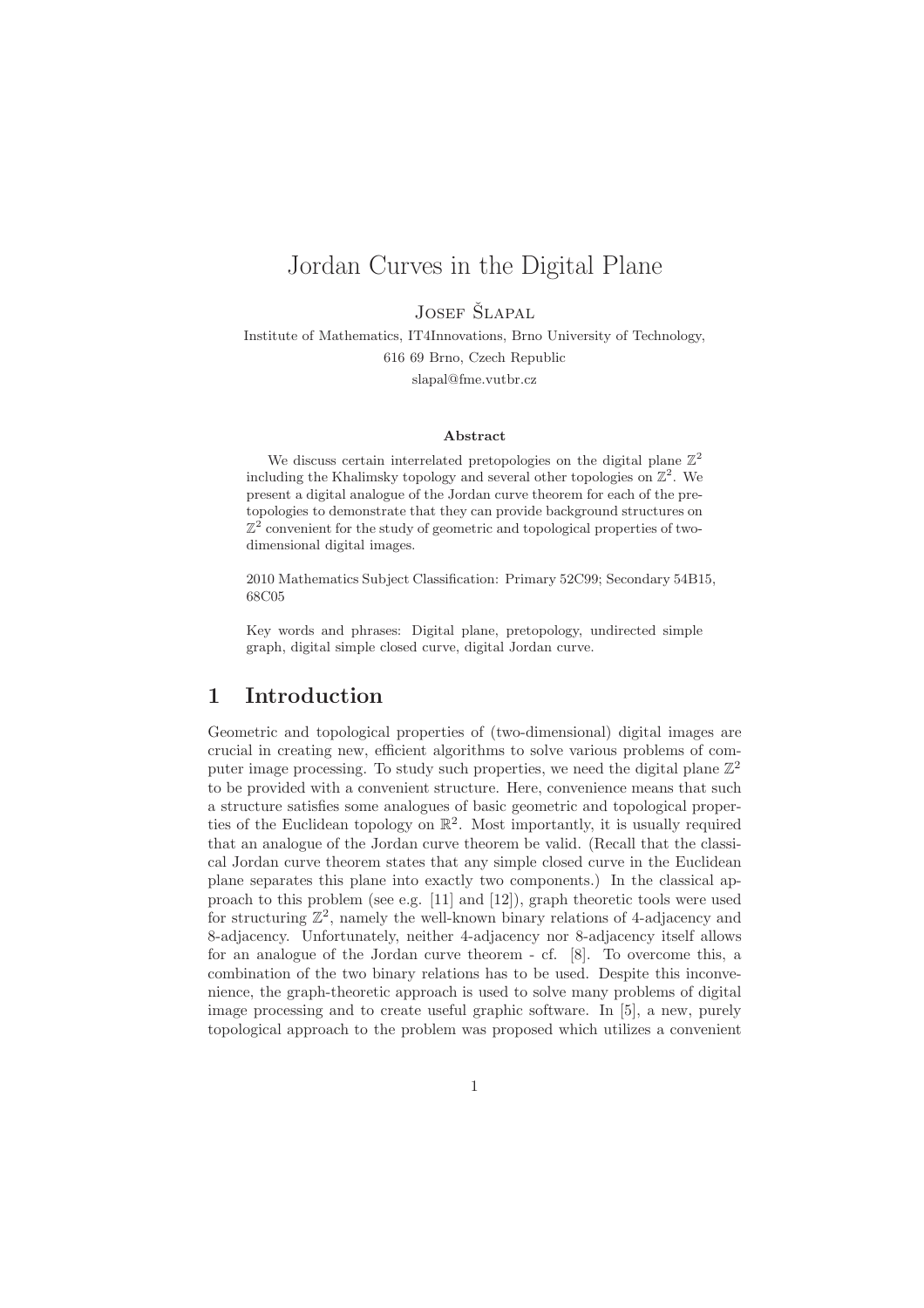topology on  $\mathbb{Z}^2$ , called Khalimsky topology (cf. [4]), for structuring the digital plane. At present, this topology is one of the most important concepts of the theory called digital topology. It has been studied and used by many authors, e.g., [2] and [6]-[9]. The possibility of structuring  $\mathbb{Z}^2$  by using closure operators more general than the Kuratowski ones is discussed in [13]-[14] and [17]-[18].

In [15], a new, digital topology on  $\mathbb{Z}^2$  has been introduced and studied. This topology was shown to have some advantages over the Khalimsky one. More precisely, it was proved in [15] that all cycles in a certain natural graph with the vertex set  $\mathbb{Z}^2$  are Jordan curves with respect to the new topology. Some further Jordan curves with respect to it were identified in [19]. The topology was further investigated in [16] where four of its quotient pretopologies including the Khalimsky topology were studied. Jordan curve theorems with respect to the four quotient pretopologies were then proved in [17]. In the present paper, we continue to discuss pretopologies on  $\mathbb{Z}^2$  possessing with a rich variety of convenient Jordan curves. Some of the pretopologies discussed here are shown to be quotient pretopologies of a pretopology introduced in [18] and this fact is then used to prove Jordan curve theorems for them. Since Jordan curves represent boundaries of regions in digital images, the structures proposed by the pretopologies may especially be used for solving problems of computer image processing which are related to these boundaries.

### 2 Preliminaries

By a *pretopology* p on a set X we mean a map p:  $\exp X \to \exp X$  (where  $\exp X$  $X$  denotes the power set of  $X$ ) fulfilling the following three axioms:

- (i)  $p\emptyset = \emptyset$ ,
- (ii)  $A \subseteq pA$  for all  $A \subseteq X$ ,
- (iii)  $p(A \cup B) = pA \cup pB$  whenever  $A, B \subseteq X$ .

The pair  $(X, p)$  is then called a *pretopological space*. A subset  $A \subseteq X$  is called closed if  $pA = A$ , and it is called *open* if  $X - A$  is closed. Observe that the closure of a subset of X need not be closed.

Pretopological spaces were studied in great detail by E. Čech in  $[1]$  (and, therefore, they are sometimes called Cech closure operators). A pretopology  $p$ on a set X that is idempotent, i.e., satisfies  $ppA = pA$  whenever  $A \subseteq X$ , is nothing but the well-known Kuratowski closure operator or, briefly, a topology on X (and the pair  $(X, p)$  is then a topological space).

If a pretopology  $p$  on a set  $X$  satisfies the axiom

(iv)  $pA = \bigcup_{x \in A} p\{x\}$  whenever  $A \subseteq X$ 

(which is stronger than (iii)), then p and  $(X, p)$  will be called Alexandroff (in [1], they are called quasi-discrete). So, if p is an Alexandroff pretopology on a set  $X$ , then it is given by determining the closures of all points of  $X$  and there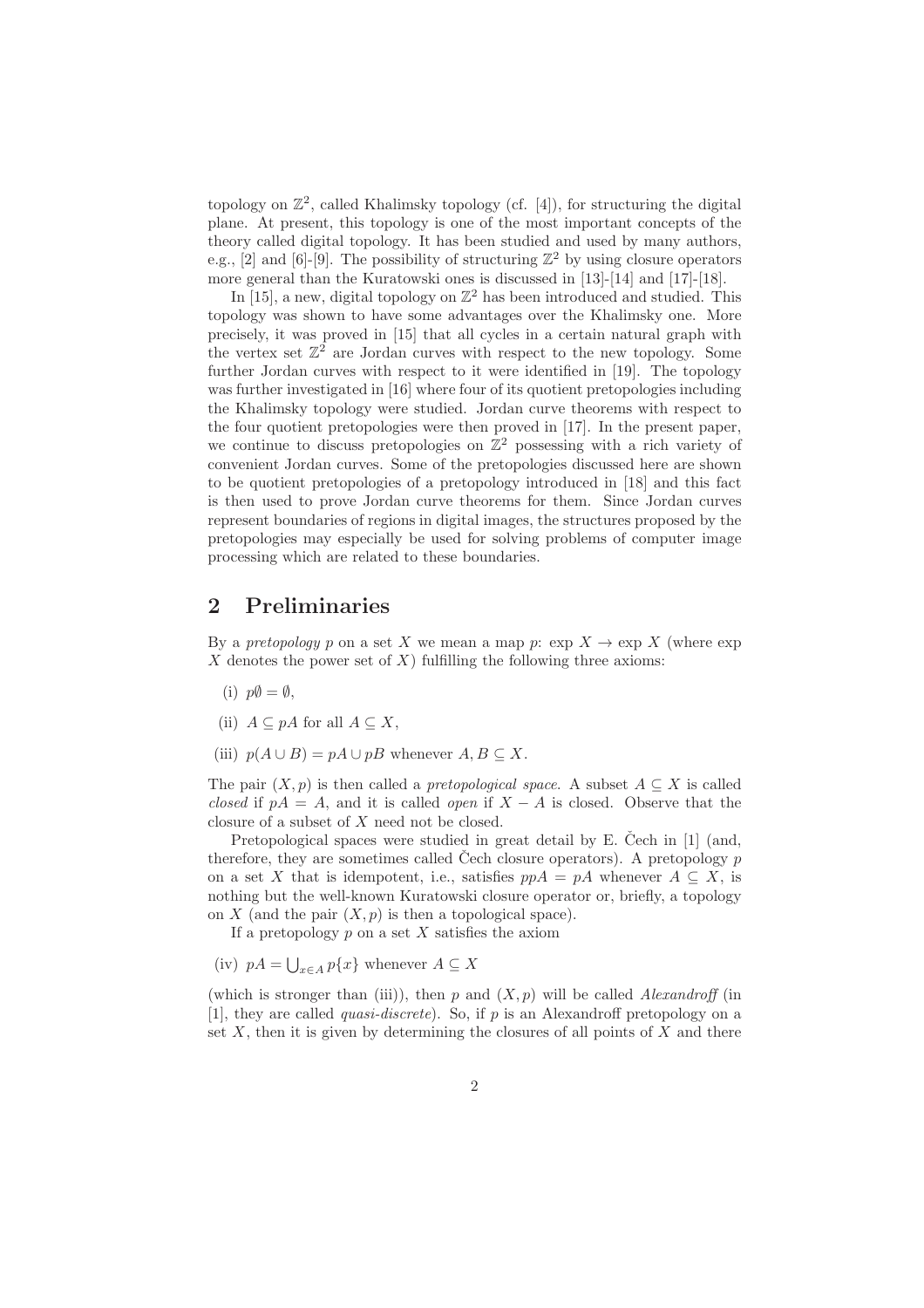is an Alexandroff pretopology  $\overline{p}$  on X given by  $x \in \overline{p}{y} \Leftrightarrow y \in p{x}$  whenever  $x, y \in X$ . The pretopology  $\overline{p}$  is said to be *dual* to p. Clearly,  $\overline{\overline{p}} = p$  and a subset  $A \subseteq X$  is closed (open) in  $(X, p)$  if and only it is open (closed) in  $(X, \overline{p})$ .

We will work with some basic topological concepts (see e.g. [3]) naturally extended from topological spaces to pretopological ones. A pretopological space  $(X, p)$  is said to be a *subspace* of a pretopological space  $(Y, q)$  if  $X \subseteq Y$  and  $pA = qA \cap X$  for each subset  $A \subseteq X$ . In this case we may simply say that X is a subspace of  $(Y, q)$  without explicitly mentioning the pretopology on X. A pretopological space  $(X, p)$  is said to be *connected* if  $\emptyset$  and X are the only subsets of X which are both closed and open. A subset  $X \subseteq Y$  is considered to be connected in a pretopological space  $(Y, q)$  if the subspace X of  $(Y, q)$  is connected. A maximal connected subset of a pretopological space is called a component of this space. Basic properties of connected sets and components in topological spaces (see e.g. [4]) are preserved also in pretopological ones. A pretopology p on a set X is said to be a  $T_0$ -pretopology if, for arbitrary points  $x, y \in X$ , from  $x \in p{y}$  and  $y \in p{x}$  it follows that  $x = y$ , and it is called a  $T_{1/2}$ -pretopology if each singleton subset of X is closed or open (so that  $T_{1/2}$ ) implies  $T_0$ ).

If p and q are pretopologies on X such that  $pA \subseteq qA$  for every  $A \subseteq X$ , then we write  $p \leq q$  and say that p is *finer* than q (or that q is *coarser* than p).

A map  $f : (X, p) \to (Y, q)$  between pretopological spaces  $(X, p)$  and  $(Y, q)$ is said to be *continuous* if  $f(pA) \subseteq q(f(A))$  whenever  $A \subseteq X$  - cf. [3] (or [1], respectively).

Given a topological space  $(X, p)$  and a surjection  $e: X \to Y$ , a pretopology q on Y is called the quotient pretopology of p generated by e if q is the finest pretopology on Y for which  $e:(X,p) \to (Y,q)$  is continuous.

By a  $graph$  on a set  $V$ , we always mean an undirected simple graph without loops whose vertex set is  $V$ . Recall that a *path* in a graph is a finite (nonempty) sequence  $x_0, x_1, ..., x_n$  of pairwise different vertices such that  $x_{i-1}$  and  $x_i$  are adjacent (i.e., joined by an edge) whenever  $i \in \{1, 2, \ldots n\}$ . By a cycle in a graph we understand any finite set of at least three vertices which can be ordered into a path whose first and last members are adjacent.

The *connectedness graph* of a pretopology  $p$  on  $X$  is the graph on  $X$  in which a pair of vertices x, y is adjacent if and only if  $x \neq y$  and  $\{x, y\}$  is a connected subset of  $(X, p)$ . Let p be an Alexandroff pretopology on a set X. Then a subset  $A \subseteq X$  is connected in  $(X, p)$  if and only if each pair of points of A may be joined by a path in the connectedness graph of  $(X, p)$  contained in A. Clearly,  $p$  is given by its connectedness graph provided that every edge of the graph is adjacent to a point which is known to be closed or to a point which is known to be open (in which case  $p$  is  $T_0$ ). Indeed, the closure of a closed point consists of just this point, the closure of an open point consists of this point and all points adjacent to it and the closure of a mixed point (i.e., a point that is neither closed nor open) consists of this point and all closed points adjacent to it. In the sequel, only connected Alexandroff pretopologies on  $\mathbb{Z}^2$  will be dealt with. In connectedness graphs of these pretopologies, the closed points will be ringed and the mixed ones boxed (so that the points neither ringed nor boxed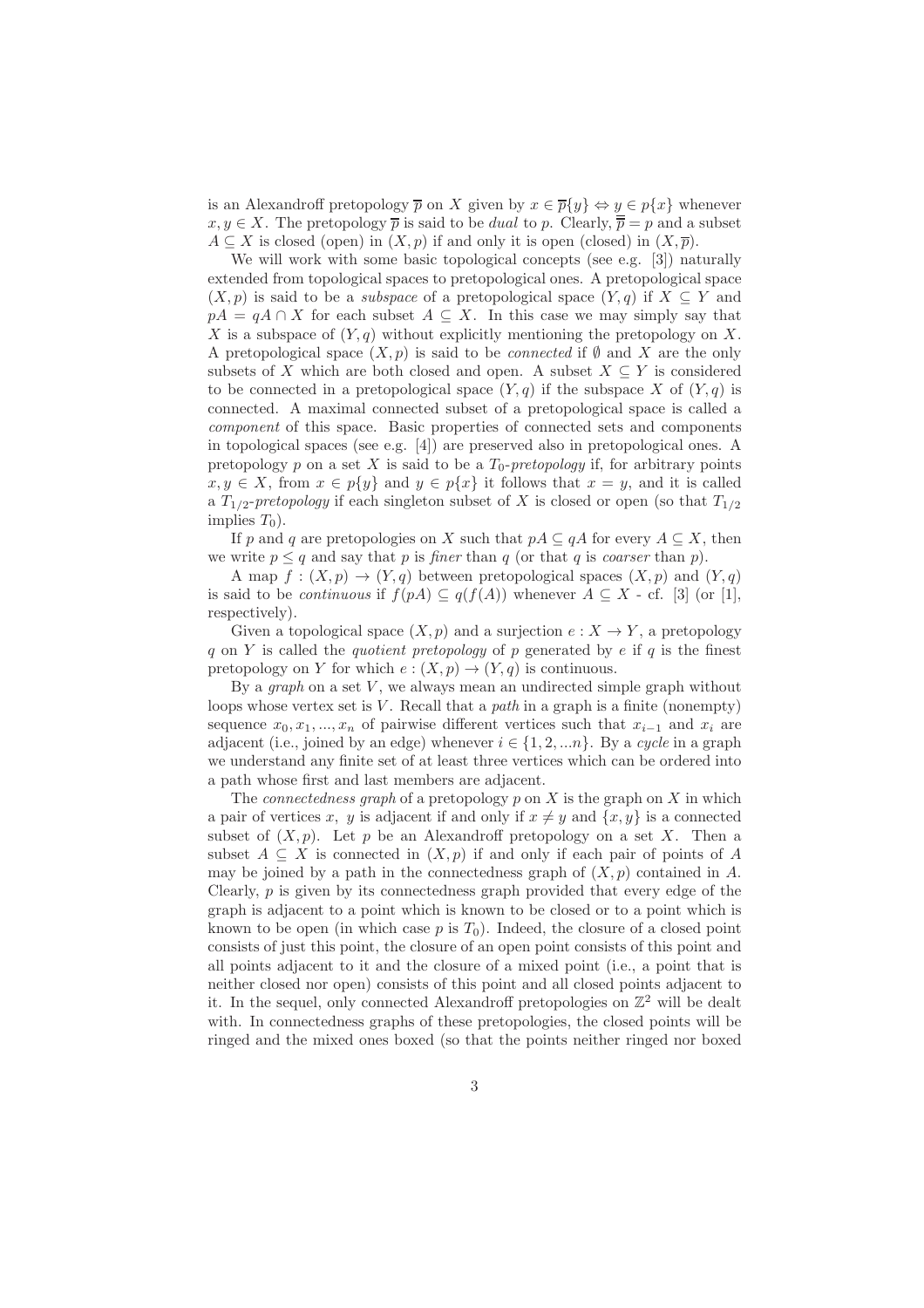will be open - note that no of the points of  $\mathbb{Z}^2$  may be both closed and open). Obviously, there are  $2^{\aleph_0}$  Alexandroff  $T_0$ -pretopologies on  $\mathbb{Z}^2$  having the same given connectedness graph.

For every point  $(x, y) \in \mathbb{Z}^2$ , we denote by  $A_4(x, y)$  and  $A_8(x, y)$  the set of all points that are 4-adjacent to  $(x, y)$  and that of all points that are 8-adjacent to  $(x, y)$ , respectively. Thus,  $A_4(x, y) = \{(x + i, y + j); i, j \in \{-1, 0, 1\}, i \}$ 0,  $i+j \neq 0$ } and  $A_8(x, y) = A_4(x, y) \cup \{(x+i, y+j); i, j \in \{-1, 1\}\}\.$  For natural reasons related to possible applications of our results in digital image processing, only such pretopologies on  $\mathbb{Z}^2$  will be dealt with whose connectedness graphs are subgraphs of the 8-adjacency graph. (It is well known [3] that there are exactly two topologies on  $\mathbb{Z}^2$  whose connectedness graphs lie between the 4-adjacency and 8-adjacency graphs. These topologies are the Khalimsky and Marcus-Wyse ones - see below.)

By a *(digital)* simple closed curve in a pretopological space  $(\mathbb{Z}^2, p)$  we mean, in accordance with [16], a nonempty, finite and connected subset  $C \subseteq \mathbb{Z}^2$  such that, for each point  $x \in C$ , there are exactly two points of C adjacent to x in the connectedness graph of p. A simple closed curve C in  $(\mathbb{Z}^2, p)$  is said to be a (digital) Jordan curve if it separates  $(\mathbb{Z}^2, p)$  into precisely two components (i.e., if the subspace  $\mathbb{Z}^2 - C$  of  $(\mathbb{Z}^2, p)$  consists of precisely two components).

## 3 Jordan curves with respect to Alexandroff pre $topologies \; on \; \mathbb{Z}^2$

**Definition 3.1** The *square-diagonal graph* is the graph on  $\mathbb{Z}^2$  in which two points  $z_1 = (x_1, y_1), z_2 = (x_2, y_2) \in \mathbb{Z}^2$  are adjacent if and only if one of the following four conditions is fulfilled:

- 1.  $|y_1 y_2| = 1$  and  $x_1 = x_2 = 4k$  for some  $k \in \mathbb{Z}$ ,
- 2.  $|x_1 x_2| = 1$  and  $y_1 = y_2 = 4l$  for some  $l \in \mathbb{Z}$ ;
- 3.  $x_1 x_2 = y_1 y_2 = \pm 1$  and  $x_1 4k = y_1$  for some  $k \in \mathbb{Z}$ ,
- 4.  $x_1 x_2 = y_2 y_1 = \pm 1$  and  $x_1 = 4l y_1$  for some  $l \in \mathbb{Z}$ .

A section of the square-diagonal graph is shown in Figure 1.

When studying digital images, it may be helpful to equip  $\mathbb{Z}^2$  with a closure operator with respect to which some or even all cycles in the square-diagonal graph are Jordan curves.

Recall [5] that the Khalimsky topology on  $\mathbb{Z}^2$  is the Alexandroff topology t given as follows:

For any  $z = (x, y) \in \mathbb{Z}^2$ ,

$$
t\{z\} = \begin{cases} \{z\} \cup A_8(z) \text{ if } x, y \text{ are even,} \\ \{(x+i,y); i \in \{-1,0,1\}\} \text{ if } x \text{ is even and } y \text{ is odd,} \\ \{(x,y+j); j \in \{-1,0,1\}\} \text{ if } x \text{ is odd and } y \text{ is even,} \\ \{z\} \text{ otherwise.} \end{cases}
$$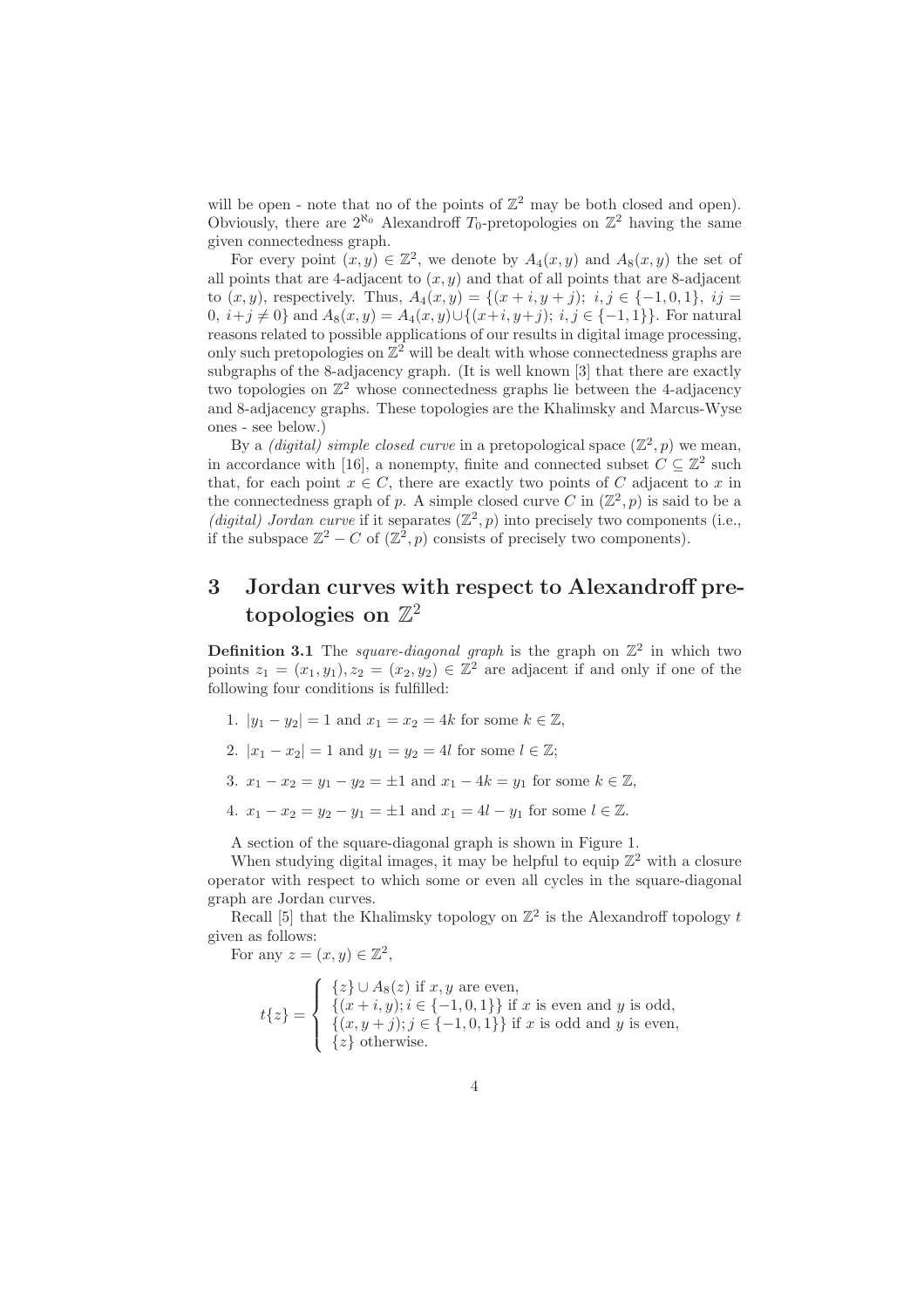

Figure 1: A section of the square-diagonal graph.



Figure 2: A section of the connectedness graph of the Khalimsky topology.

The Khalimsky topology is connected and  $T_0$ ; a section of its connectedness graph is shown in Figure 2.

Another well-known topology on  $\mathbb{Z}^2$  is the Marcus-Wyse one (cf. [10]), i.e., the Alexandroff topology s on  $\mathbb{Z}^2$  given as follows:

For any  $z = (x, y) \in \mathbb{Z}^2$ ,

$$
s\{z\} = \begin{cases} \{z\} \cup A_4(z) \text{ if } x + y \text{ is odd,} \\ \{z\} \text{ otherwise.} \end{cases}
$$

The Marcus-Wyse topology is connected and  $T_{1/2}$ . A section of its connectedness graph is shown in Figure 3.

The topologies  $\bar{t}$  and  $\bar{s}$  dual to t and s are also called the Khalimsky and Marcus-Wyse topologies, respectively. It is readily confirmed that a cycle in the square-diagonal graph is a Jordan curve in the Marcus-Wyse topological space if and only if it does not employ diagonal edges. And a cycle in the squarediagonal graph is a Jordan curve in the Khalimsky topological space if and only if it does not turn, at any of its points, at the acute angle  $\pi/4$  - cf. [5]. It could therefore be useful to replace the Khalimsky and Marcus-Wyse topologies with some more convenient connected topologies or pretopologies on  $\mathbb{Z}^2$  that allow Jordan curves to turn at the acute angle  $\pi/4$  at some points.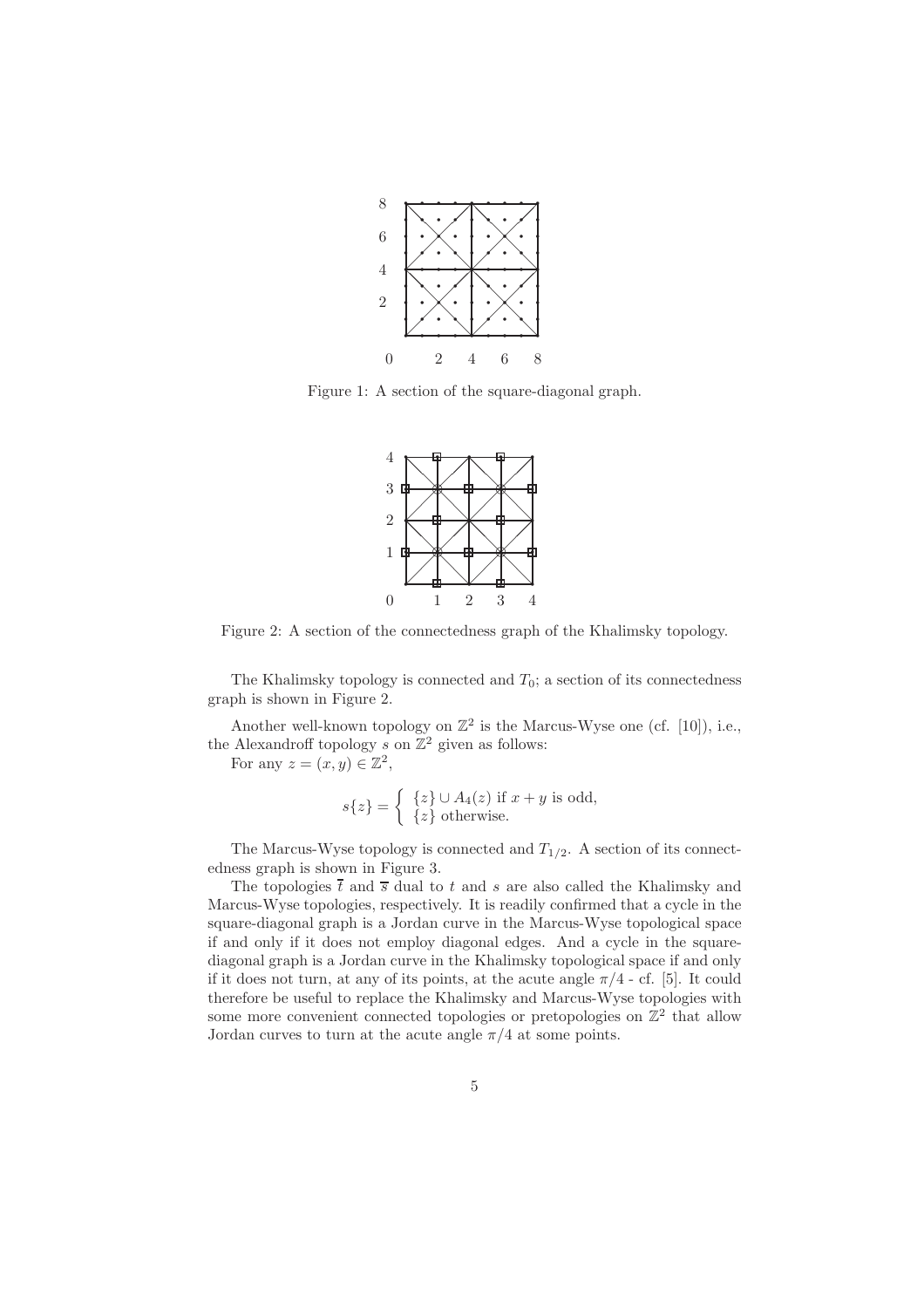

Figure 3: A section of the connectedness graph of the Marcus-Wyse topology.



Figure 4: A section of the connectedness graph of  $w$ .

We denote by w the Alexandroff pretopology on  $\mathbb{Z}^2$  given as follows: For any point  $z = (x, y) \in \mathbb{Z}^2$ ,

$$
w\{z\} = \begin{cases} \{z\} \cup A_8(z) \text{ if } x = 4k, y = 4l, k, l \in \mathbb{Z}, \\ \{z\} \cup (A_8(z) - A_4(z)) \text{ if } x = 2 + 4k, y = 2 + 4l, k, l \in \mathbb{Z}, \\ \{z\} \cup (A_8(z) - (\{(x + i, y + 1); i \in \{-1, 0, 1\}\} \cup \{(x, y - 1)\})) \text{ if } \\ x = 2 + 4k, y = 1 + 4l, k, l \in \mathbb{Z}, \\ \{z\} \cup (A_8(z) - (\{(x + i, y - 1); i \in \{-1, 0, 1\}\} \cup \{(x, y + 1)\})) \text{ if } \\ x = 2 + 4k, y = 3 + 4l, k, l \in \mathbb{Z}, \\ \{z\} \cup (A_8(z) - (\{(x + 1, y + j); j \in \{-1, 0, 1\}\} \cup \{(x - 1, y)\})) \text{ if } \\ x = 1 + 4k, y = 2 + 4l, k, l \in \mathbb{Z}, \\ \{z\} \cup (A_8(z) - (\{(x - 1, y + j); j \in \{-1, 0, 1\}\} \cup \{(x + 1, y)\})) \text{ if } \\ x = 3 + 4k, y = 2 + 4l, k, l \in \mathbb{Z}, \\ \{(x + i, y); i \in \{-1, 0, 1\}\} \text{ if } x = 2 + 4k, y = 4l, k, l \in \mathbb{Z}, \\ \{x, y + j\}; j \in \{-1, 0, 1\} \text{ if } x = 4k, y = 2 + 4l, k, l \in \mathbb{Z}, \\ \{z\} \text{ otherwise.} \end{cases}
$$

Clearly,  $w$  is a connected  $T_{1/2}$ -topology. A section of the connectedness graph of  $w$  is shown in Figure 6.

The topology  $w$  was introduced in [15] and then studied also in [16] and [19]. The following statement is proved in [15] (Theorem 11):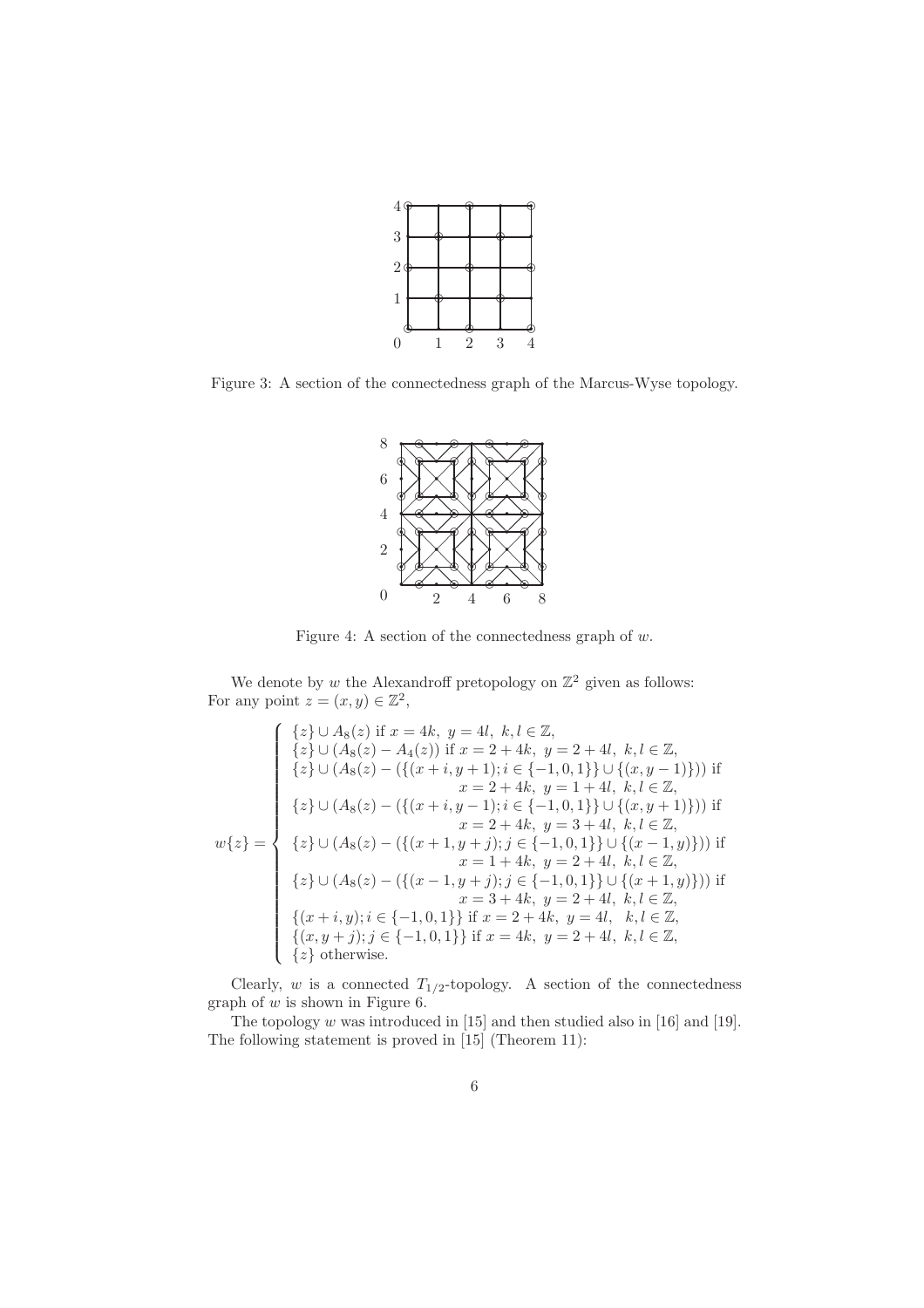

Figure 5: A section of the connectedness graph of  $r$ .

Theorem 3.2 Every cycle in the square-diagonal graph is a Jordan curve in  $(\mathbb{Z}^2, w).$ 

We denote by r the Alexandroff pretopology on  $\mathbb{Z}^2$  given as follows: For any point  $z = (x, y) \in \mathbb{Z}^2$ ,

$$
r\{z\} = \begin{cases} \{z\} \cup A_8(z) \text{ if } x = 4k, \ y = 4l, \ k, l \in \mathbb{Z}, \\ \{z\} \cup (A_8(z) - A_4(z)) \text{ if } x = 2 + 4k, \ y = 2 + 4l, \ k, l \in \mathbb{Z}, \\ \{z\} \cup \{(x - 1, y), (x + 1, y)\} \text{ if } x = 2 + 4k, \ y = 1 + 2l, \ k, l \in \mathbb{Z}, \\ \{z\} \cup \{(x, y - 1), (x, y + 1)\} \text{ if } x = 1 + 2k, \text{ and } y = 2 + 4l, \\ \{z\} \cup A_4(z) \text{ if either } x = 4k \text{ and } y = 2 + 4l \text{ or } x = 2 + 4k \text{ and } \\ y = 4l, \ k, l \in \mathbb{Z}, \\ \{z\} \text{ otherwise.} \end{cases}
$$

Clearly, r is connected and  $T_0$ . A section of the connectedness graph of r is shown in Figure 4.

Theorem 3.3 Every cycle in the square-diagonal graph is a Jordan curve in  $(\mathbb{Z}^2, r)$ .

Proof. A proof similar to that of Theorem 11 in [15] may be applied to prove the statement. We present only a sketch the proof. Clearly, any cycle in the square-diagonal graph is a simple closed curve in  $(\mathbb{Z}^2, r)$ . Let  $z = (x, y) \in \mathbb{Z}^2$  be a point such that  $x = 4k + p$  and  $y = 4l + q$  for some  $k, l, p, q \in \mathbb{Z}$  with  $pq = \pm 2$ . Then we define the *fundamental triangle*  $T(z)$  to be the nine-point subset of  $\mathbb{Z}^2$ given as follows:

$$
T(z) = \begin{cases} \n\{(s,t) \in \mathbb{Z}^2; \ y-1 \le t \le y+1-|s-x|\} \text{ if } x = 4k+2 \text{ and } \\ \n\{ (s,t) \in \mathbb{Z}^2; \ y-1+|s-x| \le t \le y+1 \} \text{ if } x = 4k+2 \text{ and } \\ \n\{ (s,t) \in \mathbb{Z}^2; \ x-1 \le s \le x+1-|t-y|\} \text{ if } x = 4k+1 \text{ and } \\ \n\{ (s,t) \in \mathbb{Z}^2; \ x-1 \le s \le x+1-|t-y|\} \text{ if } x = 4k+1 \text{ and } \\ \n\{ (s,t) \in \mathbb{Z}^2; \ x-1+|t-y| \le s \le x+1 \} \text{ if } x = 4k-1 \text{ and } \\ \n\{ (s,t) \in \mathbb{Z}^2; \ x-1+|t-y| \le s \le x+1 \} \text{ if } x = 4k-1 \text{ and } \\ \n\{ y = 4l+2 \text{ for some } k, l \in \mathbb{Z}. \n\end{cases}
$$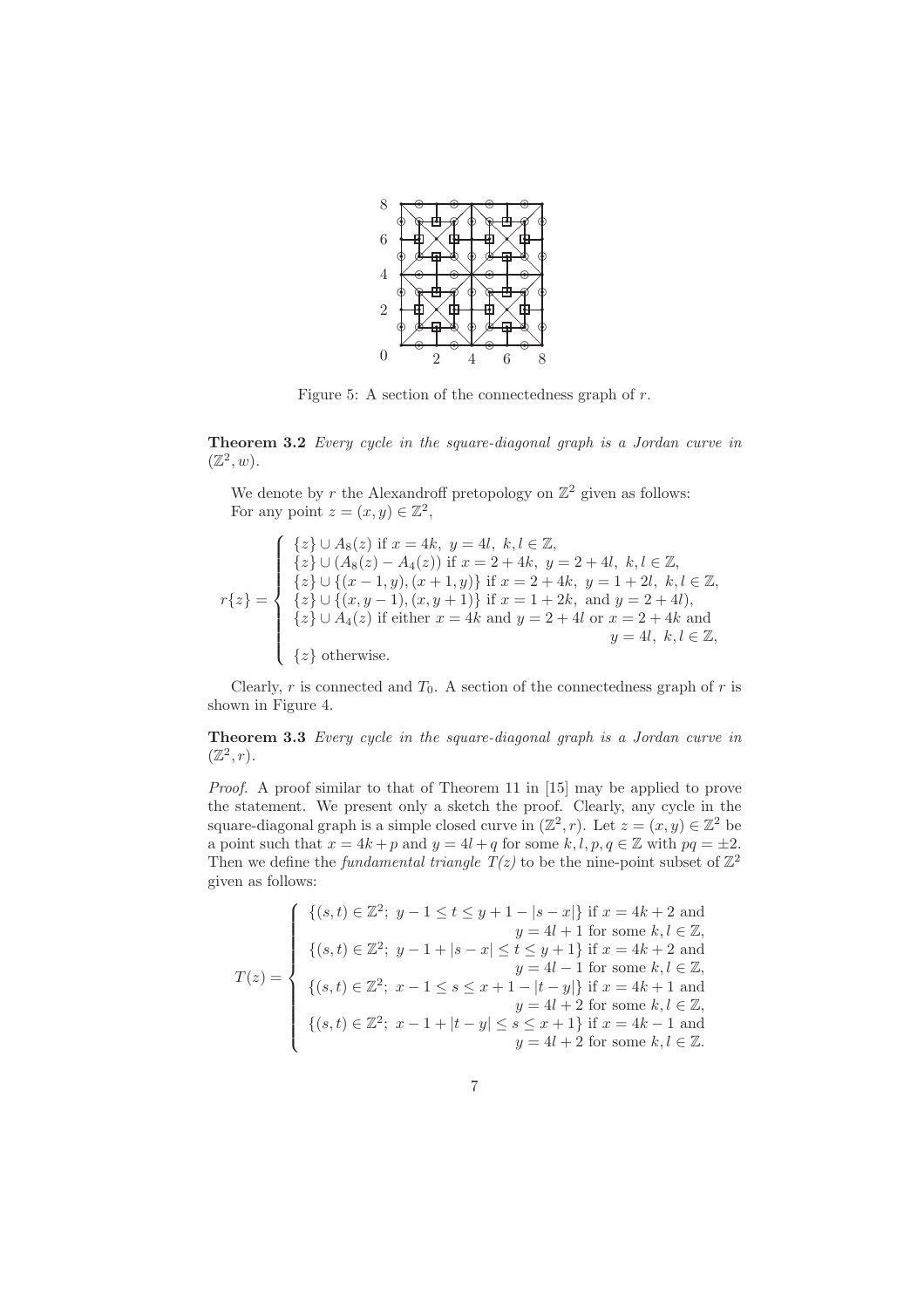

Figure 6: The four types of fundamental triangles.

Graphically, the fundamental triangle  $T(z)$  consists of the point z and the eight points lying on the triangle surrounding  $z$  - the four types of fundamental triangles are represented in Figure 5.

Given a fundamental triangle, we speak about its sides - it is clear from the above picture what sets are understood to be the sides (note that each side consists of five or three points and that two different fundamental triangles may have at most one common side).

Now, one can easily see that:

- 1. Every fundamental triangle is connected (so that the union of two fundamental triangles having a common side is connected) in  $(\mathbb{Z}^2, r)$ .
- 2. If we subtract from a fundamental triangle some of its sides, then the resulting set is still connected in  $(\mathbb{Z}^2, r)$ .
- 3. If  $S_1, S_2$  are fundamental triangles having a common side D, then the set  $(S_1 \cup S_2) - M$  is connected in  $(\mathbb{Z}^2, r)$  whenever M is the union of some sides of  $S_1$  or  $S_2$  different from D.
- 4. Every connected subset of  $(\mathbb{Z}^2, r)$  having at most two points is a subset of a fundamental triangle.

Further, using arguments analogous to those used in the proof of Theorem 11 in [15], may show that the following is also true:

5. For every cycle C in the square-diagonal graph, there are sequences  $S_F$ ,  $S_I$ of fundamental triangles,  $S_F$  finite and  $S_I$  infinite, such that, whenever  $S \in \{S_F, S_I\}$ , the following two conditions are satisfied:

(a) Each member of  $S$ , excluding the first one, has a common side with at least one of its predecessors.

(b) C is the union of those sides of fundamental triangles from  $\mathcal S$  that are not shared by two different fundamental triangles from  $S$ .

Given a cycle C in the square-diagonal graph, let  $S_F$  and  $S_I$  denote the union of all members of  $S_F$  and  $S_I$ , respectively. Then  $S_F \cup S_I = \mathbb{Z}^2$  and  $S_F \cap S_I = C$ .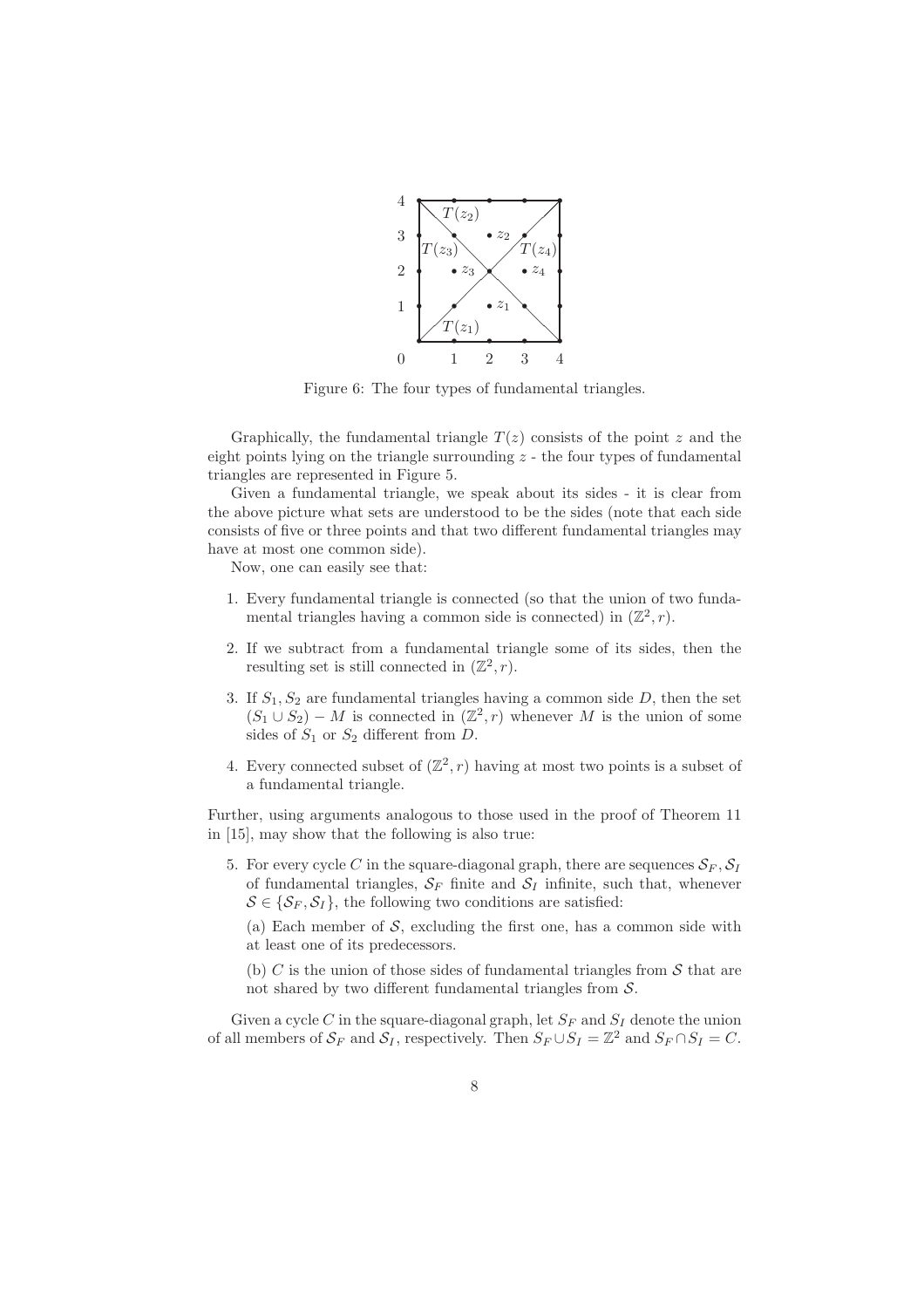Let  $S_F^*$  and  $S_I^*$  be the sequences obtained from  $S_F$  and  $S_I$  by subtracting C from each member of  $S_F$  and  $S_I$ , respectively. Let  $S_F^*$  and  $S_I^*$  denote the union of all members of  $S_F^*$  and  $S_I^*$ , respectively. Then  $S_F^*$  and  $S_I^*$  are connected by (1), (2) and (3) and it is clear that  $S_F^* = S_F - C$  and  $S_I^* = S_I - C$ . So,  $S_F^*$  and  $S_I^*$  are the two components of  $\mathbb{Z}^2 - C$  by (4)  $(S_F - C$  is the so-called *inside* component and  $S_I - C$  is the so-called *outside* component). This proves the statement.

Let r', w' and w'' be the Alexandroff pretopologies on  $\mathbb{Z}^2$  with sections of their connectedness graphs shown in Figure 7. Clearly,  $r'$ ,  $w'$  and  $w''$  are  $T_0$ pretopologies, w' is even a topology and we have  $r \leq r'$  and  $w \leq w' \leq w''$ . Since the connectedness graph of each of the pretopologies  $r'$ ,  $w'$  and  $w''$  is obtained from the connectedness graph of  $r$  or  $w$  by inserting some new edges between pairs of different vertices belonging to the same fundamental triangle (see the proof of the Theorem 3.2), Theorems 3.2 and 3.3 imply:

Corollary 3.4 Every cycle in the square-diagonal graph is a Jordan curve in each of the pretopological spaces  $(\mathbb{Z}^2, r')$ ,  $(\mathbb{Z}^2, w')$  and  $(\mathbb{Z}^2, w'')$ .

Of course, Theorems 3.2 and 3.3 and Corollary 3.4 remain valid when replacing Alexandroff pretopologies r, w and  $r', w', w''$  by their duals, respectively (i.e., when interchanging open and closed points in these topologies).

### 4 Jordan curves with respect to quotient pretopologies of r

The following three Lemmas immediately follow from [16], Theorems 10, 12 and 14.

**Lemma 4.1** The Khalimsky topology t is the quotient pretopology of r generated by the surjection  $f : \mathbb{Z}^2 \to \mathbb{Z}^2$  given as follows:

$$
f(x,y) = \begin{cases} (2k,2l) \text{ if } (x,y) = (4k,4l), \ k, l \in \mathbb{Z}, \\ (2k,2l+1) \text{ if } (x,y) \in A_4(4k,4l+2), \ k, l \in \mathbb{Z}, \\ (2k+1,2l) \text{ if } (x,y) \in A_4(4k+2,4l), \ k, l \in \mathbb{Z}, \\ (2k+1,2l+1) \text{ if } (x,y) \in \{(4k+2,4l+2)\} \cup (A_8(4k+2,4l+2) - A_4(4k+2,4l+2)), \ k, l \in \mathbb{Z}. \end{cases}
$$

The decomposition of the pretopological space  $(\mathbb{Z}^2, r)$  given by f is demonstrated in Figure 8 by the dashed lines. Every class of the decomposition is mapped by  $f$  to its center point expressed by the bold coordinates.

Let v be the Alexandroff topology on  $\mathbb{Z}^2$  given as follows: For any  $z = (x, y) \in \mathbb{Z}^2$ ,

$$
v\{z\} = \begin{cases} \{(x+i,y); i \in \{-1,0,1\}\} \text{ if } x \text{ is odd and } y \text{ is even,} \\ \{(x,y+j); j \in \{-1,0,1\}\} \text{ if } x \text{ is even and } y \text{ is odd,} \\ \{z\} \cup (A_8(z) - A_4(z)) \text{ if } x, y \text{ are odd,} \\ \{z\} \text{ if } x, y \text{ are even.} \end{cases}
$$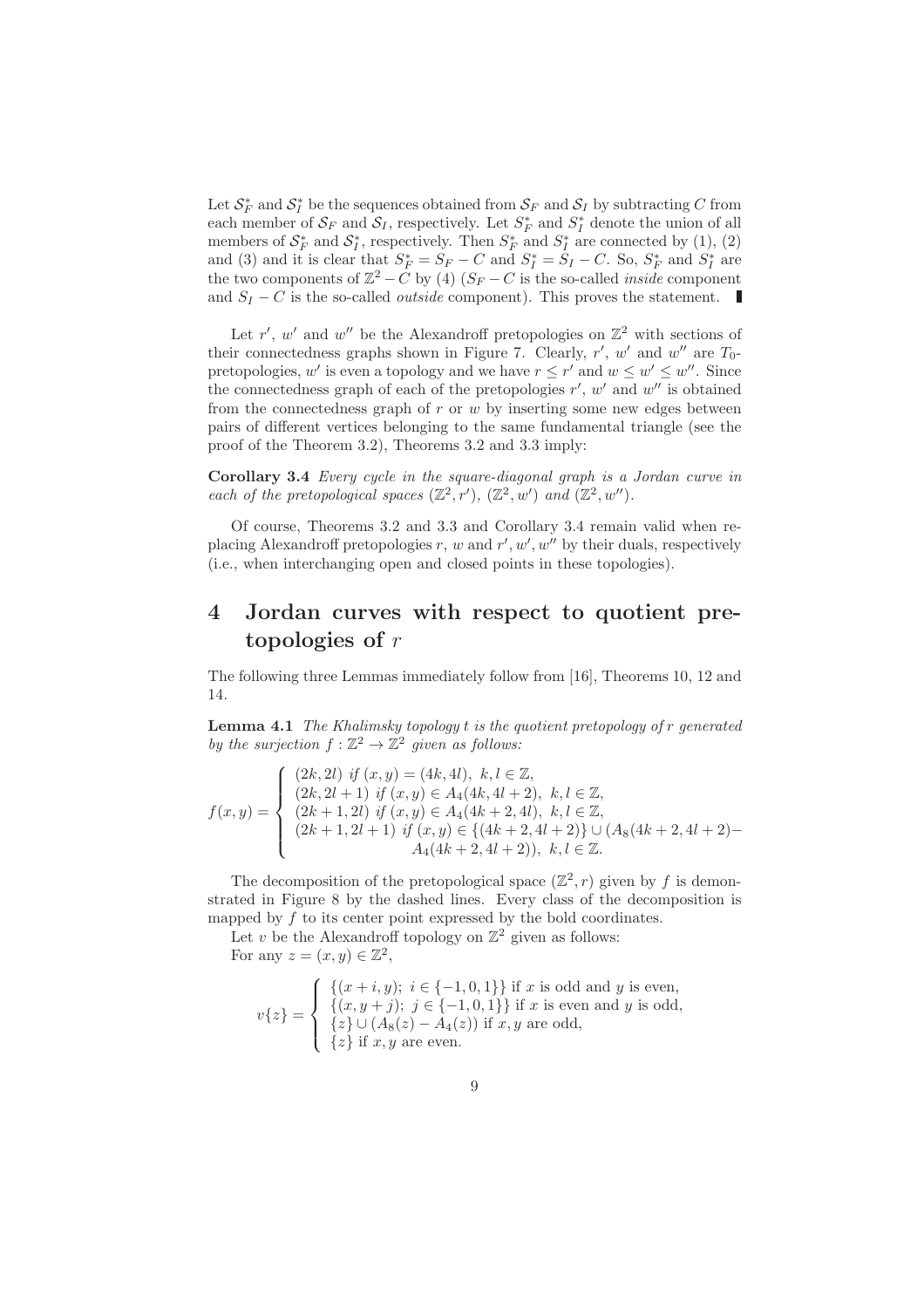

Figure 7: sections of the connectedness graphs of  $r'$ ,  $w'$  and  $w''$ .



Figure 8: Decomposition of  $(\mathbb{Z}^2, r)$  given by the surjection f.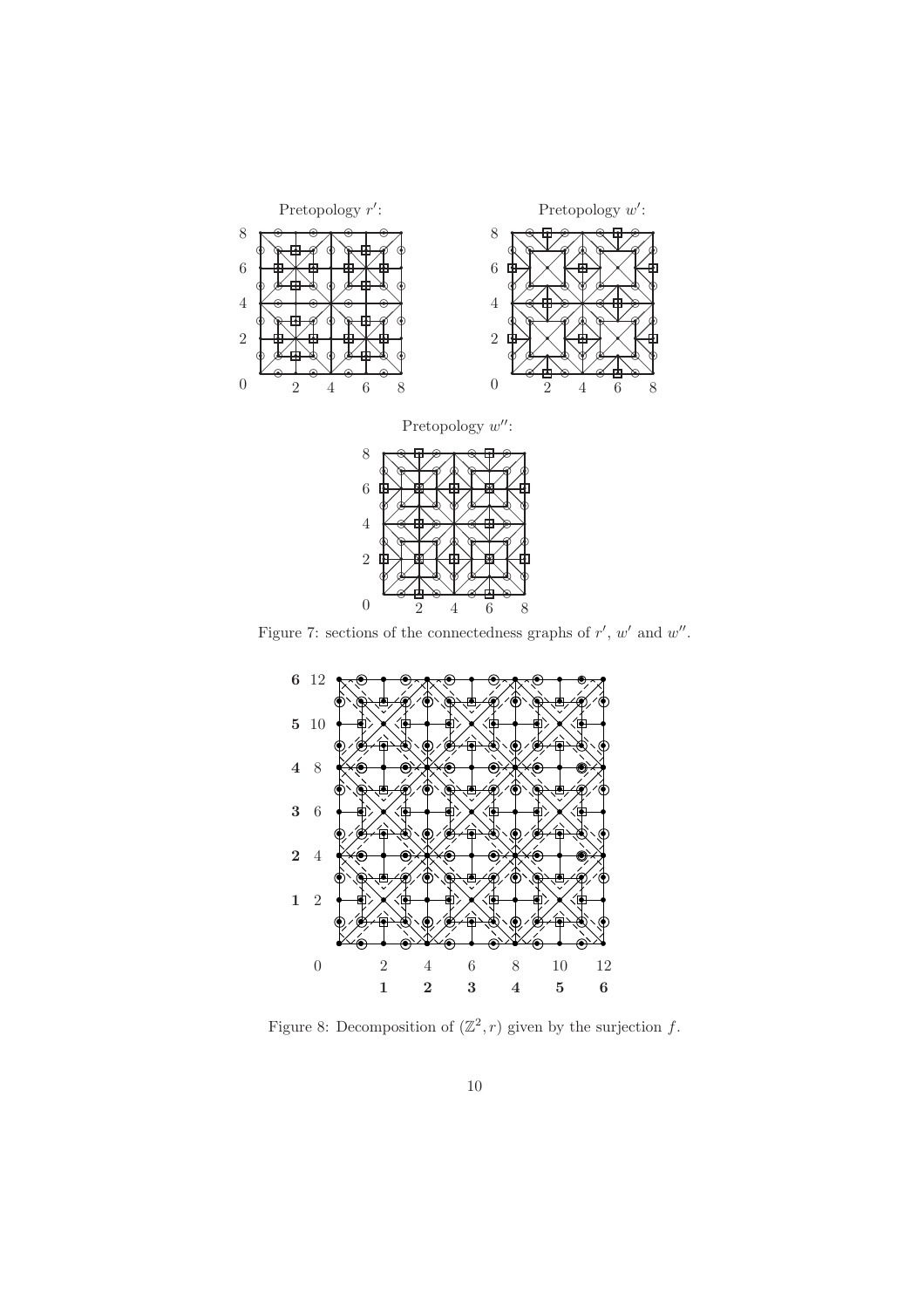

Figure 9: A section of the connectedness graph of  $v$ .

Evidently,  $v$  is connected and  $T_0$ . A section of its connectedness graph is shown in Figure 9.

**Lemma 4.2** v is the quotient pretopology of r generated by the surjection  $h$ :  $\mathbb{Z}^2 \to \mathbb{Z}^2$  given as follows:

$$
h(x,y) = \begin{cases} (2k,2l) \text{ if } (x,y) \in \{(4k,4l)\} \cup A_8(4k,4l), \ k,l \in \mathbb{Z}, \\ (2k,2l+1) \text{ if } (x,y) \in \{(4k+i,4l+2); \ i \in \{-1,0,1\}\}, \ k,l \in \mathbb{Z}, \\ (2k+1,2l) \text{ if } (x,y) \in \{(4k+2,4l+j); \ j \in \{-1,0,1\}\}, \ k,l \in \mathbb{Z}, \\ (2k+1,2l+1) \text{ if } (x,y) = (4k+2,4l+2), \ k,l \in \mathbb{Z}. \end{cases}
$$

The decomposition of the pretopological space  $(\mathbb{Z}^2, r)$  given by h is demonstrated in Figure 10 by the dashed lines. Every class of the decomposition is mapped by  $h$  to its center point expressed in the bold coordinates.

Let u be the Alexandroff pretopology on  $\mathbb{Z}^2$  defined as follows: For any point  $z = (x, y) \in \mathbb{Z}^2$ ,

$$
u\{z\} = \begin{cases} \{z\} \cup A_4(z) \text{ if both } x \text{ and } y \text{ are odd or } (x, y) = (4k + 2l, 2l + 2), \\ k, l \in \mathbb{Z}, \\ \{z\} \cup A_8(z) \text{ if } (x, y) = (4k + 2l, 2l), k, l \in \mathbb{Z}, \\ \{z\} \text{ otherwise.} \end{cases}
$$

Then  $u$  is connected and  $T_0$ . A section of its connectedness graph is shown in Figure 11.

**Lemma 4.3** u is the quotient pretopology of r generated by the surjection  $d$ :  $\mathbb{Z}^2 \to \mathbb{Z}^2$  given as follows:

$$
d(x,y) = \begin{cases} (2k+2l+1,2l-2k+1) & \text{if } (x,y) \in \{(4k,4l+2)\} \cup A_4(4k,4l+2), \\ (2k+2l+1,2l-2k-1) & \text{if } (x,y) \in \{(4k+2,4l)\} \cup A_4(4k+2,4l), \\ (2k+2l+1,2l-2k-1) & \text{if } (x,y) \in \{(4k+2,4l)\} \cup A_4(4k+2,4l), \\ (2k+2l,2l,2k,2k-1) & \text{if } (x,y) \in A_4(4k,2l,2l), k,l \in \mathbb{Z}. \end{cases}
$$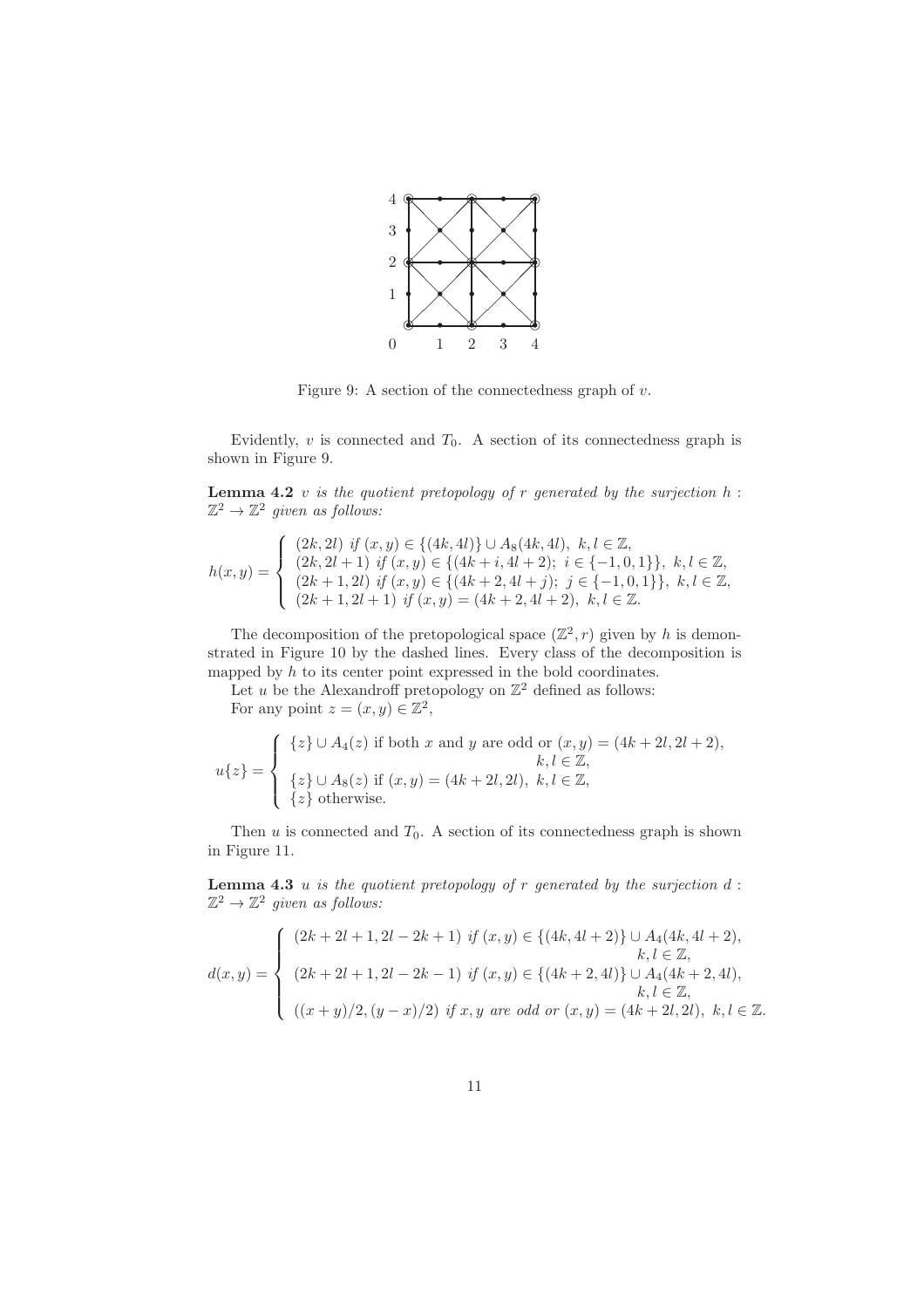

Figure 10: Decomposition of  $(\mathbb{Z}^2, r)$  given by the surjection h.



Figure 11: A section of the connectedness graph of  $u$ .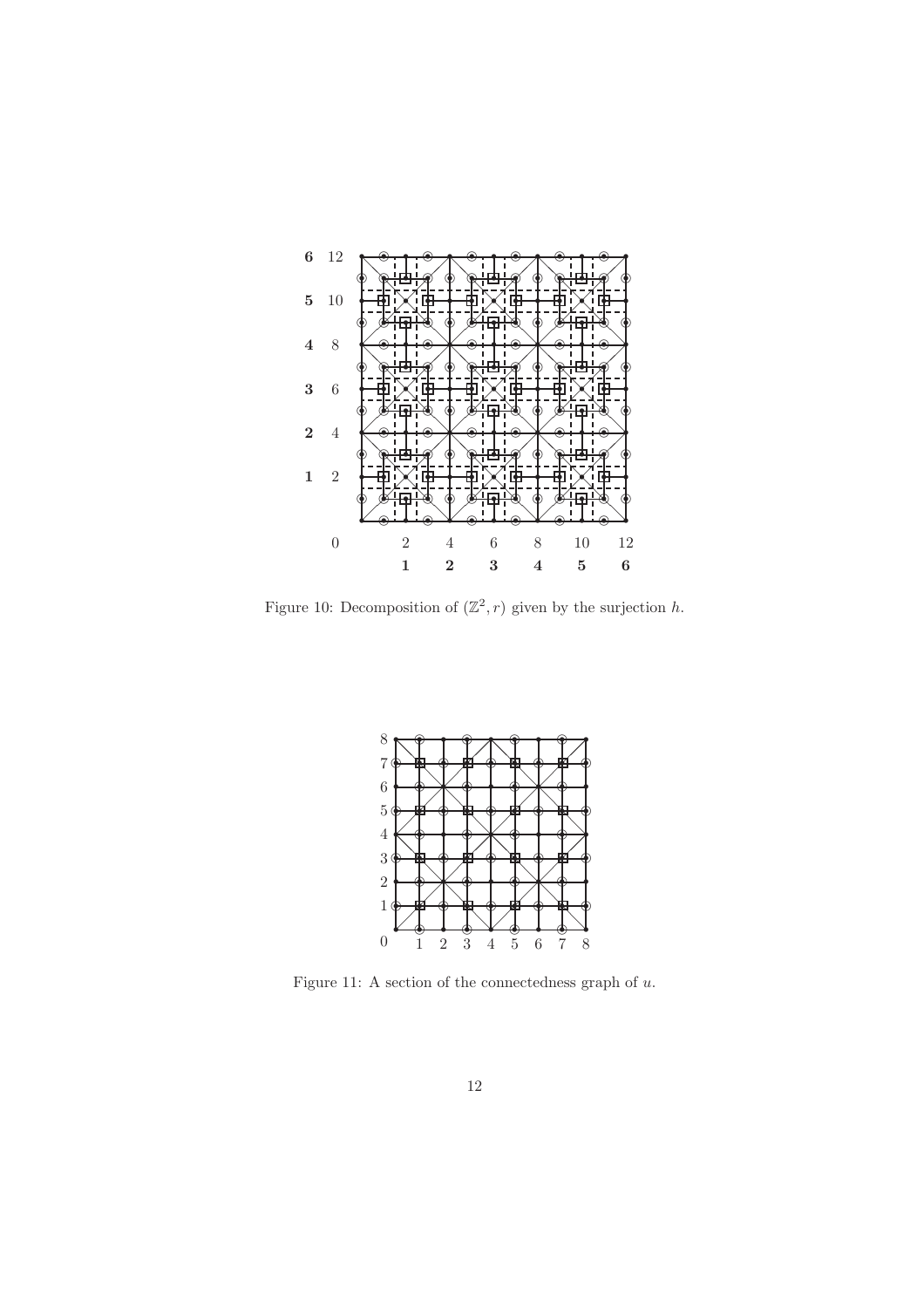

Figure 12: Decomposition of  $(\mathbb{Z}^2, r)$  given by the surjection d.

The decomposition of the pretopological space  $(\mathbb{Z}^2, r)$  given by d is demonstrated in Figure 12 by the dashed lines. Every class of the decomposition is mapped by  $d$  to its center point expressed by the coordinates with respect to the diagonal axes (where the first coordinate relates to the axis with only the non-negative part displayed).

Remark 4.4 It follows from [16], Theorem 11, that also the Marcus-Wyse topology  $s$  is a quotient pretopology of  $r$ , namely that one generated by the surjection  $g: \mathbb{Z}^2 \to \mathbb{Z}^2$  given as follows:

$$
g(x,y) = \begin{cases} (k+l, l-k) \text{ if } (x,y) \in \{(4k,4l)\} \cup A_8(4k,4l), \ k, l \in \mathbb{Z}, \\ (k+l+1, l-k) \text{ if } (x,y) = (4k+2,4l+2) \text{ for some } k, l \in \mathbb{Z} \\ \text{with } k+l \text{ odd or } (x,y) \in \{(p,q) \in \mathbb{Z}^2; \text{ both } x = 4k+2 \\ \text{and } |y-4l-2| \leq 3 \text{ or both } |x-4k-2| \leq 3 \text{ and } \\ y = 4l+2 \} \text{ for some } k, l \in \mathbb{Z} \text{ with } k+l \text{ even.} \end{cases}
$$

In [16], the statements of Lemmas 4.1-4.3 and Remark 4.4 are proved for the topology  $w$  instead of the pretopology  $r$ . It is obvious that the statements remain valid when replacing  $w$  by  $r$ . Moreover, then the inverse image of every singleton under any of the three mappings  $f$ ,  $h$  and  $d$  is a connected subset of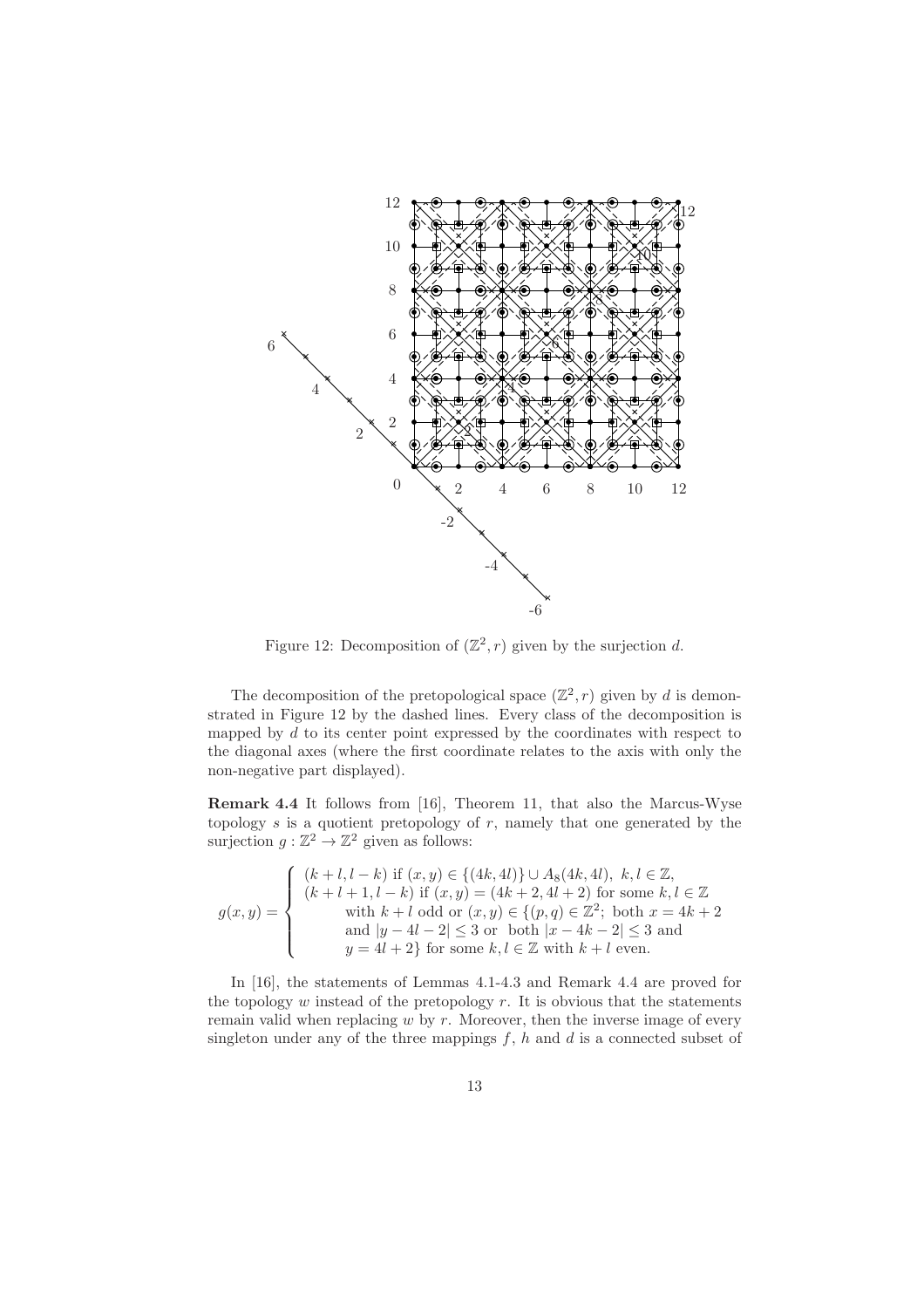

Figure 13: A subgraph of the connectedness graph of  $v$ .

 $(\mathbb{Z}^2, r)$  which is evidently not true for h in the case when  $(\mathbb{Z}^2, w)$  is considered instead of  $(\mathbb{Z}^2, r)$ . (As for the inverse images of singletons under the mapping g from Remark 4.4, they need not be connected subsets of either  $(\mathbb{Z}^2, r)$  or  $(\mathbb{Z}^2, w)$ .) Thus, if  $p = r, q \in \{t, v, u\}$  and e is the respective surjection f, h or  $d$ , then the assumptions of the following statement proved in [17] are satisfied:

**Proposition 4.5** Let  $(\mathbb{Z}^2, p)$  be a pretopological space and let q be the quotient pretopology of p on  $\mathbb{Z}^2$  generated by a surjection  $e : \mathbb{Z}^2 \to \mathbb{Z}^2$ . Let e have the property that  $e^{-1}(\{y\})$  is connected for every point  $y \in \mathbb{Z}^2$  and let  $D \subseteq \mathbb{Z}^2$  be a simple closed curve in  $(\mathbb{Z}^2, q)$ . Then D is a Jordan curve in  $(\mathbb{Z}^2, q)$  if the following two conditions are fulfilled:

- (1) There is a Jordan curve C in  $(\mathbb{Z}^2, p)$  such that  $e(C) = D$ .
- (2)  $C_i e^{-1}(D)$  is nonempty and connected in  $(\mathbb{Z}^2, p)$  for  $i = 1, 2$  where  $C_1$ and  $C_2$  are the two components of  $\mathbb{Z}^2 - C$ .

Using Proposition 4.5, Theorem 3.2 and Lemmas 4.1-4.3, we may identify Jordan curves among the simple closed curves in the Khalimsky plane, in  $(\mathbb{Z}^2, v)$ and in  $(\mathbb{Z}^2, u)$ . This will be done in the following three Theorems which can be proved in much the same way and, therefore, we will present only the proof of the last of them.

Theorem 4.6 Let D be a simple closed curve in the Khalimsky plane such that every point  $z \in D$  with both coordinates odd satisfies  $A_4(z) \cap D = \emptyset$ . Then D is a Jordan curve in the Khalimsky plane.

**Theorem 4.7** Let D be a simple closed curve in  $(\mathbb{Z}^2, v)$  having more than four points and such that every pair of different points  $z_1, z_2 \in D$  with both coordinates even satisfies  $A_4(z_1) \cap A_4(z_2) \subseteq D$ . Then D is a Jordan curve in  $(\mathbb{Z}^2, v)$ .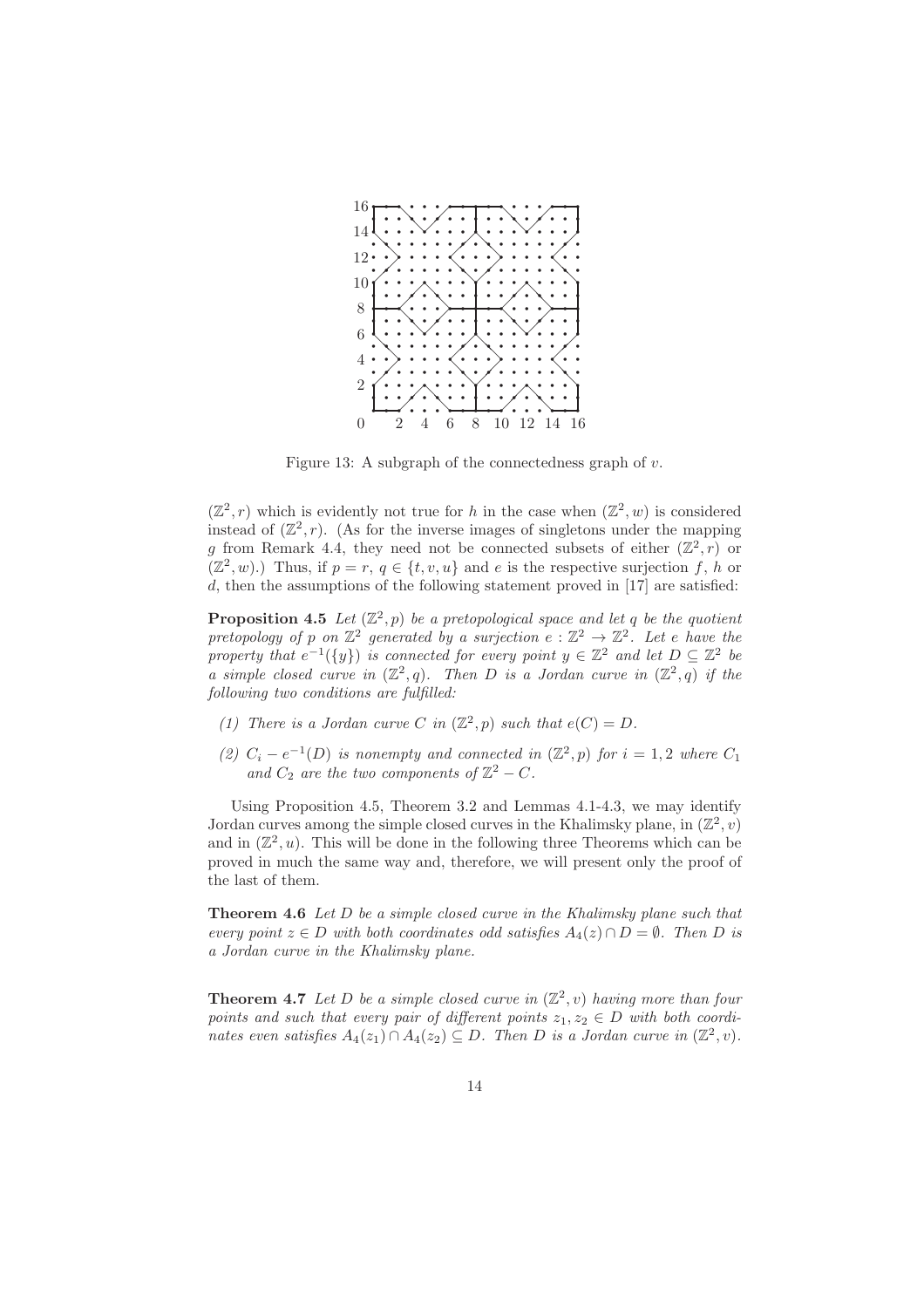

Figure 14: A subgraph of the connectedness graph of  $u$ .

Corollary 4.8 Every cycle in the graph a section of which is shown in Figure 13 is a Jordan curve in  $(\mathbb{Z}^2, v)$ .

**Theorem 4.9** Every simple closed curve D in  $(\mathbb{Z}^2, u)$  which is a cycle in the graph a section of which is shown in Figure 14 is a Jordan curve in  $(\mathbb{Z}^2, u)$ .

*Proof.* Let D be a simple closed curve in  $(\mathbb{Z}^2, u)$  which is a cycle in the graph a section of which is shown in the above figure. By Lemma  $4.3$ ,  $u$  is the quotient pretopology of r generated by d. It immediately follows from the definition of  $d$  that there exists a unique cycle  $C$  in the square-diagonal graph such that  $d(C) = D$ . By Theorem 3.2, C is a Jordan curve in  $(\mathbb{Z}^2, r)$ . Let  $C_1$ ,  $C_2$  be the two components of  $\mathbb{Z}^2 - C$  in  $(\mathbb{Z}^2, r)$  and put  $C_i' = C_i - d^{-1}(D)$  for  $i = 1, 2$ . Let  $(x, y) \in D$  be a point and write  $d^{-1}(x, y)$  briefly instead of  $d^{-1}(\{(x, y)\})$ . Clearly,  $d^{-1}(x, y) \nsubseteq C$  if and only if both x and y are odd  $(d^{-1}(x, y))$  is a singleton if x or y is even). Thus, let  $(x, y) \in D$  be a point with both x and y odd. Then one of the following two cases occurs:

(1)  $(x, y) = (2k + 2l + 1, 2k - 2l + 1)$  for some  $k, l \in \mathbb{Z}$ . Then  $d^{-1}(x, y) =$  $A_4(4k, 4l+2)$ , hence  $C \cap d^{-1}(x, y) = \{(4k, 4l+2+i), i \in \{-1, 0, 1\}\}\.$  Therefore, there is  $i \in \{1,2\}$  such that  $(4k-1, 4l+2) \in C_i - C'_i$  and  $(4k+1, 4l+2) \in$  $C_{3-i}-C'_{3-i}$  while  $(4k-2, 4l+2) \in C'_i$  and  $(4k+2, 4l+2) \in C'_{3-i}$ ,  $i \in \{1,2\}$ . The points  $(4k-1, 4l+1)$  and  $(4k-1, 4l+3)$  are the only points that belong to  $C_i$ and are adjacent (in the connectedness graph of r) to  $(4k-1, 4l+2)$ . But both of these points are adjacent also to  $(4k-2, 4l+2) \in C_i'$ . Thus,  $C_i - \{(4k-1, 4l+2)\}$ is connected and, by similar arguments, also  $C_{3-i}$ −{(4k+1, 4l+2)} is connected.

 $(2)$   $(x,y) = (2k + 2l + 1, 2l - 2k - 1)$  for some  $k, l \in \mathbb{Z}$ . Then  $d^{-1}(x,y) =$  $A_4(4k+2, 4l)$ , hence  $C \cap d^{-1}(x, y) = \{(4k+2+i, 4l), i \in \{-1, 0, 1\}\}\.$  Now, analogously to (1), we can easily show that there is  $i \in \{1,2\}$  such that  $C_i$  −  $\{(4k+2, 4l-1)\}\$ and  $C_{3-i} - \{(4k+2, 4l+1)\}\$ are connected.

It follows that  $C_1' = d^{-1}(d(C_1'))$  and  $C_2' = d^{-1}(d(C_2'))$  are connected. Therefore, D is a Jordan curve in  $(\mathbb{Z}^2, u)$  by Proposition 4.5.

Remark 4.10 a) The three Jordan curve theorems presented in Theorems 4.6- 4.7 and 4.9 build on the Jordan curve theorem for  $(\mathbb{Z}^2, r)$  given in Theorem 3.2. Analogously, building on other Jordan curve theorems for  $(\mathbb{Z}^2, r)$ , we may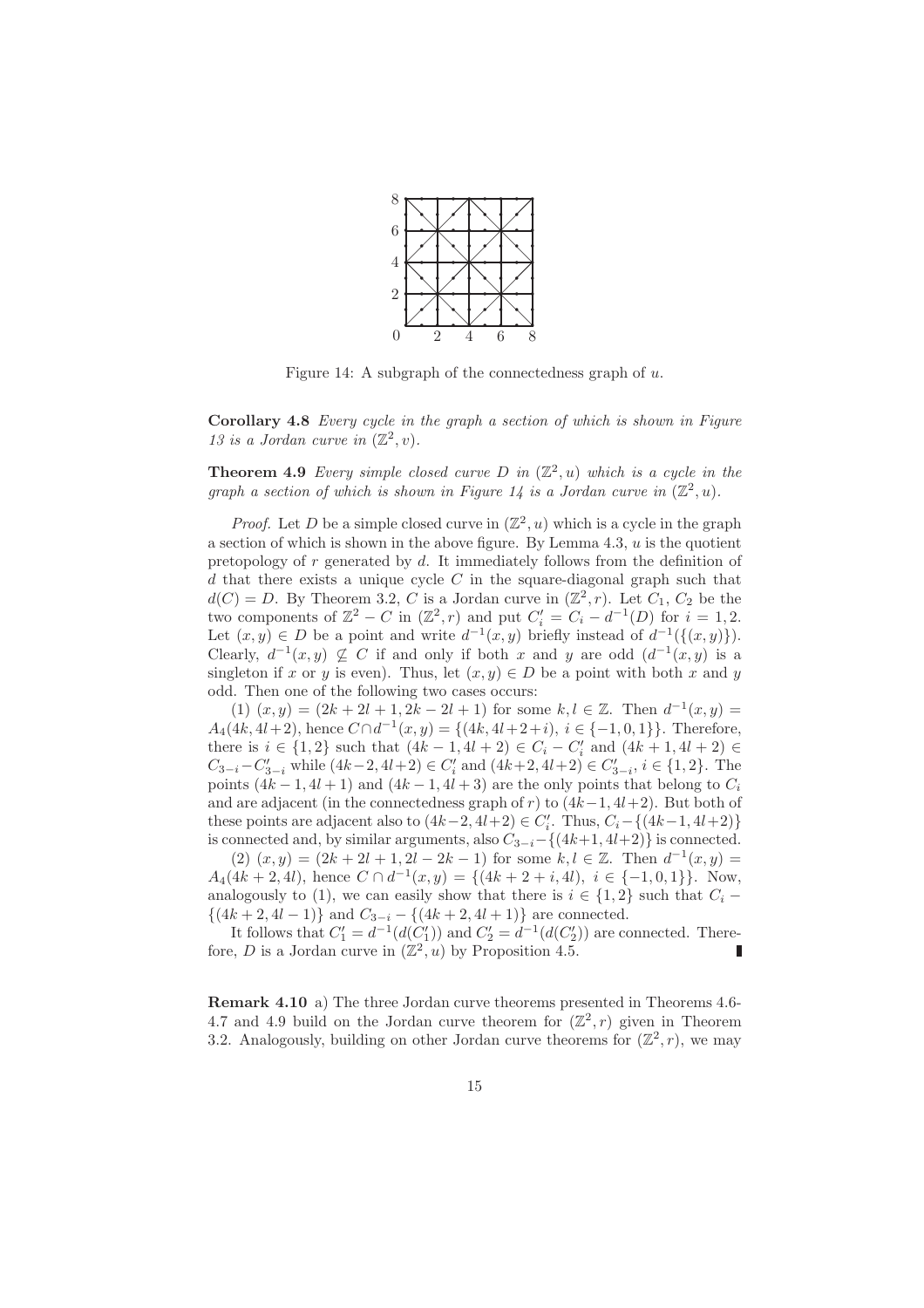obtain further Jordan curve theorems in the two topological spaces and the closure space that are quotients of  $(\mathbb{Z}^2, r)$ .

b) The procedure based on applying Proposition 4.5 and Theorem 3.2 and used to prove Theorem 4.9 does not lead to the classical result that, in the Khalimsky plane, any simple closed curve having at least four points is a Jordan curve (Khalimsky, Kopperman and Meyer  $[5]$ ). For example, if  $D$  is a simple closed curve in  $(\mathbb{Z}^2, t)$  (having at least four points) which turns at a point with both coordinates odd at the angle  $3\pi/4$ , then none of the Jordan curves C in  $(\mathbb{Z}^2, w)$  identified in Theorem 3.2 fulfills  $f(C) = D$ . Theorem 4.6 is weaker than the classical result.

c) For the Marcus-Wyse topological space, the following Jordan curve theorem may easily be proved: If  $D$  be a cycle in the connectedness graph of the Marcus-Wyse topology such that there exists a point  $(x, y) \in \mathbb{Z}^2$  with  $(x + 2k, y + 2l) \notin D$  whenever  $k, l \in \mathbb{Z}$ , then D is a Jordan curve in the Marcus-Wyse plane. Another digital Jordan curve theorem for the Marcus-Wyse topology was proved in [7].

**Conclusion.** We discussed nine connectedness structures on  $\mathbb{Z}^2$  allowing for a considerable variety of Jordan curves. All of these structures are pretopologies on Z 2 , namely the Khalimsky and Marcus-Wyse topologies, the topologies  $v, w$  and  $w'$  and the pretopologies  $u, r, r'$  and  $w''$ . For each of these nine pretopologies, we presented a Jordan curve theorem identifying Jordan curves admitted by the pretopology. While the Khalimsky and Marcus-Wyse topologies are well known and the Jordan curves they provide have been discussed in the literature by a number of authors (e.g. [5] and [7]), the other pretopologies are new and give specific varieties of Jordan curves. Five of the pretopologies, namely  $r, w, r', w'$  and  $w''$ , allow for especially convenient Jordan curves (all cycles in the square-diagonal graph) which may turn, in some points, at the acute angle  $\pi/4$  - such Jordan curves are not allowed in the Khalimsky (or Marcus-Wyse) topology. These pretopologies may advantageously be used as background structures for solving problems of computer image processing, particularly those closely related to boundaries of regions in digital images (image data compression, pattern recognition, boundary detection and contour filling, etc.).

Acknowledgement. This work was supported by the IT4Innovations Centre of Excellence project CZ.1.05/1.1.00/02.0070.

#### References

- [1] E. Cech, *Topological Spaces* (Revised by Z.Frolík and M.Katětov), Academia, Prague, 1966.
- [2] U. Eckhardt and L.J. Latecki, Topologies for the digital spaces  $\mathbb{Z}^2$  and  $\mathbb{Z}^3$ , Comput. Vision Image Understanding 90 (2003), 295–312.